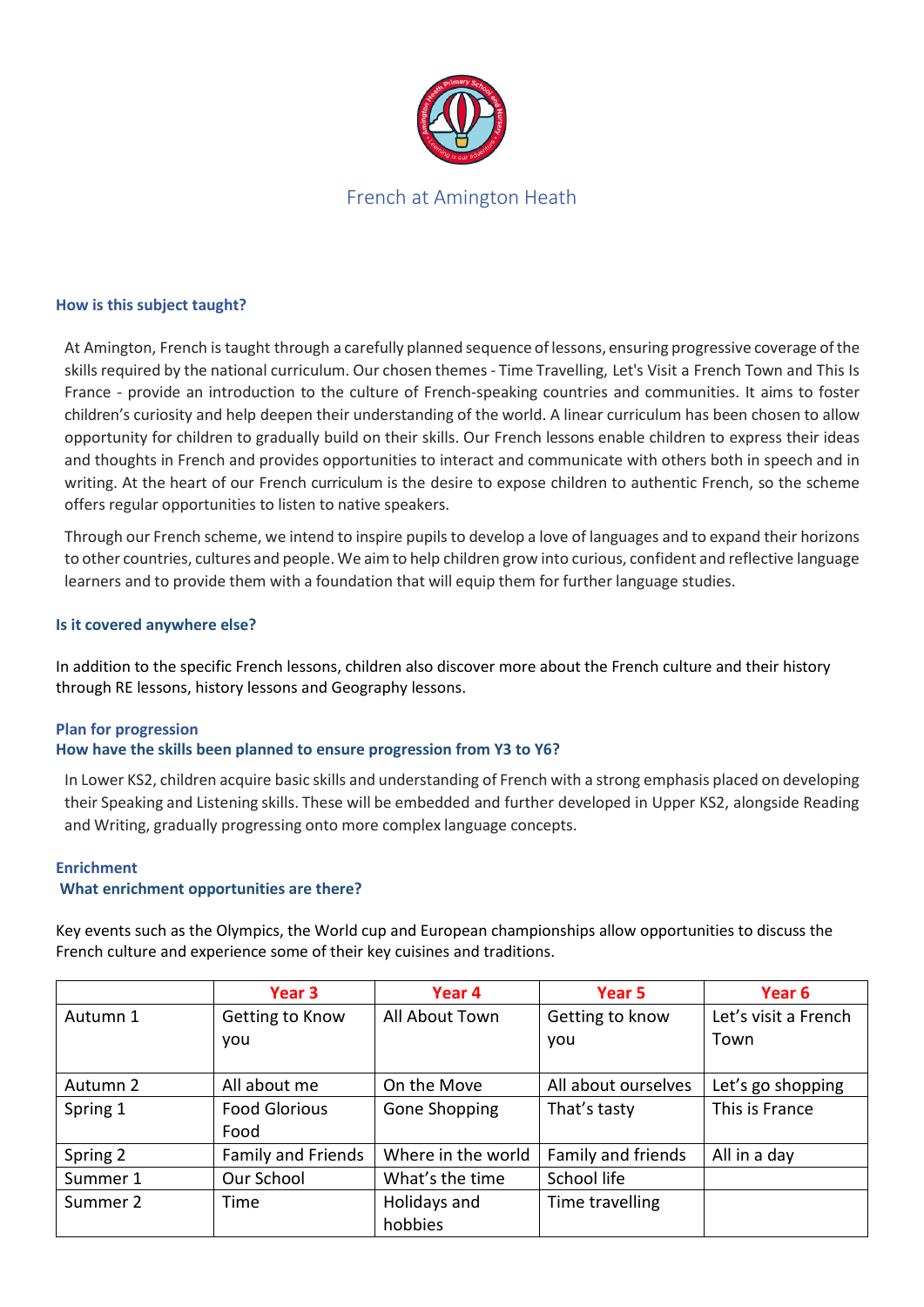| Mini Adventure  | Getting to Know you                                                                    |  |
|-----------------|----------------------------------------------------------------------------------------|--|
| Summary         | This Getting to Know You unit will teach children about basics of the French language. |  |
|                 | Your class will learn to greet each other, exchange names, ask how someone is, count   |  |
|                 | to 10 and say how old they are.                                                        |  |
| <b>Outcomes</b> | Say hello, introduce themselves and say goodbye                                        |  |
|                 | Count to ten                                                                           |  |

| Mini Adventure | All about Me                                                                           |
|----------------|----------------------------------------------------------------------------------------|
| Summary        | This unit will teach children to understand and follow instructions, name parts of the |
|                | body, identify colours and say what they are wearing.                                  |
| Outcome        | Name body parts                                                                        |
|                | Identify colours                                                                       |

| Mini Adventure | <b>Food Glorious Food</b>                                                                  |
|----------------|--------------------------------------------------------------------------------------------|
| Summary        | Children will learn the vocabulary for a range of food, to express likes and dislikes, and |
|                | to count and use plural nouns.                                                             |
| Outcome        | Say what foods from a set they like/dislike                                                |
|                | Ask politely for something                                                                 |

| Mini      | Family and Friends                                                                                                                                                                       |
|-----------|------------------------------------------------------------------------------------------------------------------------------------------------------------------------------------------|
| Adventure |                                                                                                                                                                                          |
| Summary   | This 'Family & Friends' unit will teach children how to identify and introduce family and<br>pets and spell their names. They will also learn the names for places in their own<br>home. |
| Outcome   | Identify and introduce some of their relations<br>$\bullet$<br>Name some common pets<br>$\bullet$                                                                                        |

| Mini Adventure | Our School                                                                       |
|----------------|----------------------------------------------------------------------------------|
| Summary        | This 'Our School' unit will teach children key vocabulary and phrases around the |
|                | theme of school. Your class will learn vocabulary of school places and objects.  |
| Outcome        | Listen and respond to topic vocabulary<br>$\bullet$                              |
|                | Write sentences converting le/la to un/une<br>$\bullet$                          |

| Mini Adventure | Time                                                                                   |
|----------------|----------------------------------------------------------------------------------------|
| Summary        | In this 'Time' unit, children will learn to say the days of the week, months and dates |
|                | and also count on from 11 to 31.                                                       |
| Outcome        | Say and order the days of the week and the months of the year                          |
|                | Count on from 11-31;                                                                   |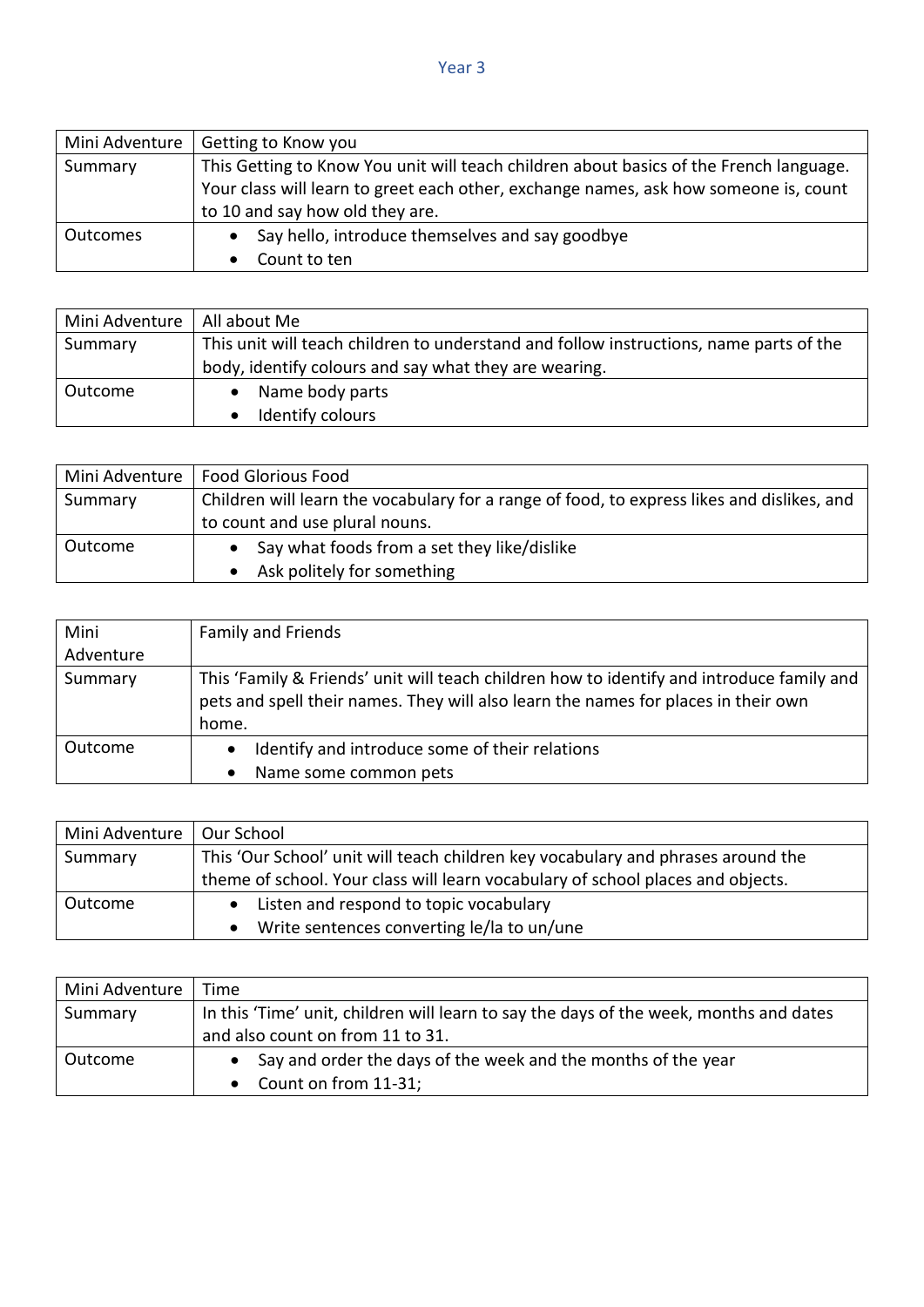## Year 4

| Mini Adventure | All about Town                                                                                                                                                                                                                                                               |
|----------------|------------------------------------------------------------------------------------------------------------------------------------------------------------------------------------------------------------------------------------------------------------------------------|
| Summary        | In this 'All Around Town' unit, children will learn to develop their intercultural<br>understanding by being introduced to the sights of some typical French cities. They<br>will also learn to describe places in a town, count to 100 and give their address in<br>French. |
| Outcome        | Identify and say typical amenities to be found in French towns<br>٠<br>Say and order multiples of ten;<br>$\bullet$                                                                                                                                                          |

| Mini Adventure | On the Move                                                                                                                                                                                                  |
|----------------|--------------------------------------------------------------------------------------------------------------------------------------------------------------------------------------------------------------|
| Summary        | Children will learn to develop their conversational skills via some new topics:<br>transport, direction and movement. They will learn to conjugate the high-frequency<br>verb 'to go' and use it in context. |
| Outcome        | Respond to simple instructions for direction and movement<br>Follow simple directions to find a place on a map.                                                                                              |

| Mini Adventure | Gone Shopping                                                                                                                                                                                                                                                                                                                                                 |
|----------------|---------------------------------------------------------------------------------------------------------------------------------------------------------------------------------------------------------------------------------------------------------------------------------------------------------------------------------------------------------------|
| Summary        | In this unit, children will learn about the shopping experience in France. Children will<br>learn specific vocabulary of fruit, vegetables and clothes. They will learn key phrases<br>for asking the questions needed when going shopping. The unit concludes with a role<br>play lesson, where children will take on the roles of shoppers and shopkeepers. |
| Outcome        | Listen and respond to, and answer questions using the topic vocabulary.<br>Take part in role play as a shopper/ shopkeeper, speaking in French.                                                                                                                                                                                                               |

| Mini Adventure | Where in the world                                                                                                                                                                                                                                                                                                                                              |
|----------------|-----------------------------------------------------------------------------------------------------------------------------------------------------------------------------------------------------------------------------------------------------------------------------------------------------------------------------------------------------------------|
| Summary        | This 'Where in the World?' unit will teach children key vocabulary related to<br>countries/continents and animals. Your class will learn specific vocabulary of countries<br>of the United Kingdom, continents and animals from different continents and a<br>country's position related to the equator. They will learn key phrases connected to the<br>themes |
| Outcome        | Answer questions orally using the topic vocabulary<br>$\bullet$<br>Use an English/French dictionary to translate from English to French.                                                                                                                                                                                                                        |

| Mini Adventure | What's the Time?                                                                           |  |
|----------------|--------------------------------------------------------------------------------------------|--|
| Summary        | Children will learn how to tell the time: o'clock, half past, quarter past and quarter to. |  |
|                | They will learn how to read timetables and TV schedules and answer simple questions        |  |
|                | about these. The unit is drawn together with a final lesson which is a mathematics         |  |
|                | lesson, calculating the difference between two times                                       |  |
| Outcome        | Say and write a sentence to tell the time (o'clock)                                        |  |
|                | Count in fives to at least 30;                                                             |  |

| Mini Adventure | <b>Holidays and Hobbies</b>                                                            |
|----------------|----------------------------------------------------------------------------------------|
| Summary        | In this 'Holidays and Hobbies' unit children will learn key vocabulary related to      |
|                | holidays, weather and seasons, sports and hobbies. They will learn specific vocabulary |
|                | of how to say what the weather is like, temperatures, names of different sports and    |
|                | hobbies. They will learn key phrases connected to the themes.                          |
| Outcome        | Write an answer in a sentence using the topic vocabulary                               |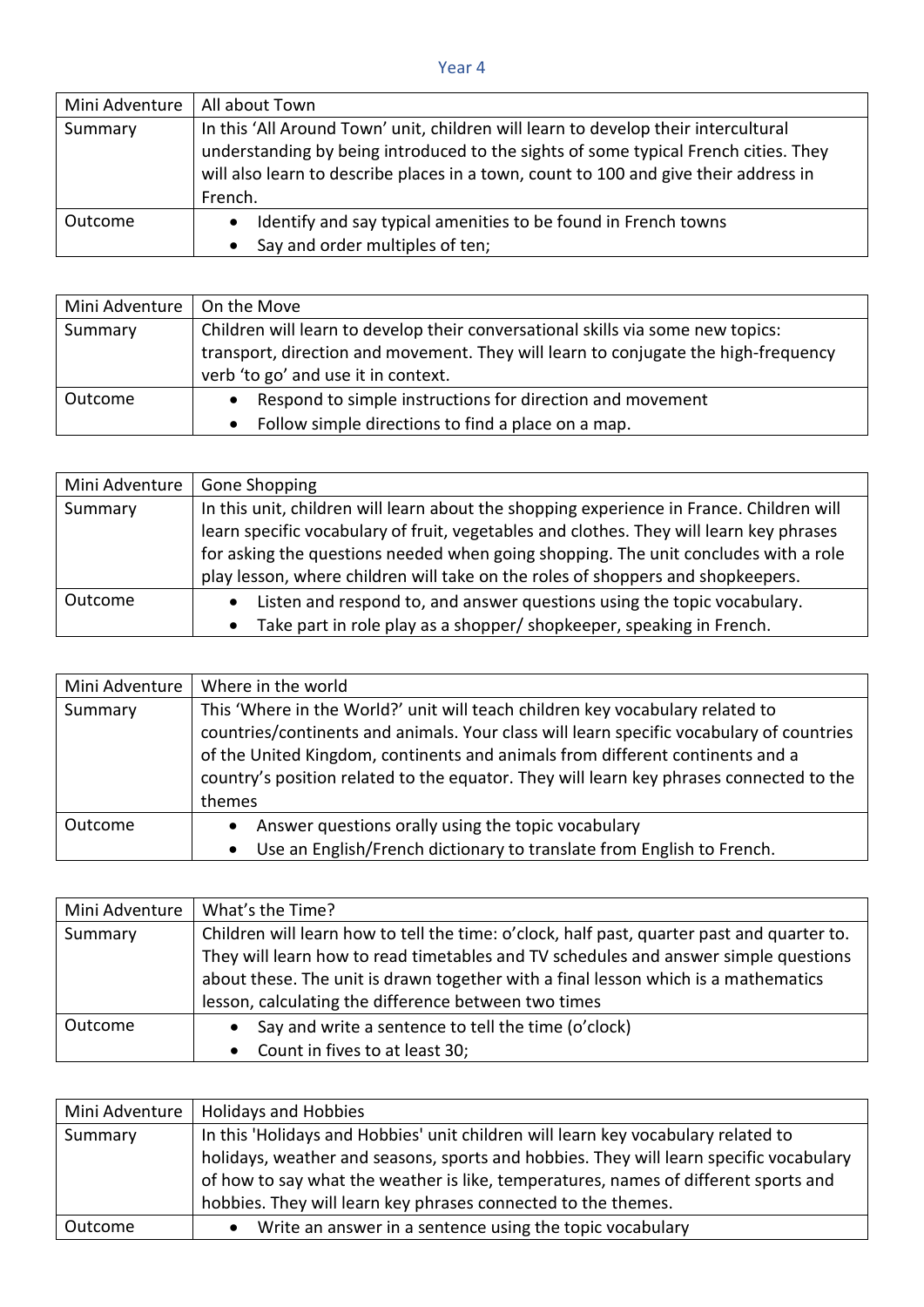| Present ideas and information orally to a range of audiences. |
|---------------------------------------------------------------|
|---------------------------------------------------------------|

## Year 5

| Mini Adventure | Getting to know you                                                                                                                                                                                                                                                                            |
|----------------|------------------------------------------------------------------------------------------------------------------------------------------------------------------------------------------------------------------------------------------------------------------------------------------------|
| Summary        | Children class will apply previous skills and knowledge of topic areas such as spellings<br>and jobs. They will learn to express their emotions and to talk about the future, using<br>two different tenses. An old favourite story provides a fun background for some of the<br>grammar work. |
| Outcome        | Say how they are feeling<br>Present information about themselves with support.<br>$\bullet$                                                                                                                                                                                                    |

| Mini Adventure | All about Ourselves                                                                      |
|----------------|------------------------------------------------------------------------------------------|
| Summary        | In this unit, children will learn to describe their own appearance and are introduced to |
|                | some key grammatical features of French, such as the position of adjectives. They have   |
|                | the opportunity to increase their conversational skills.                                 |
| Outcome        | Name some parts of the body                                                              |
|                | Respond appropriately when asked a simple question;                                      |

| Mini Adventure | That's tasty                                                                               |
|----------------|--------------------------------------------------------------------------------------------|
| Summary        | The 'That's Tasty' unit will teach key vocabulary related to food and drink. Children will |
|                | learn specific vocabulary of how to say what drinks they like, what they like to eat for   |
|                | breakfast, fillings for sandwiches, toppings for pizzas, what snacks they like and the     |
|                | opening and closing times of shops.                                                        |
| Outcome        | Answer questions orally using the topic vocabulary<br>$\bullet$                            |
|                | Write an answer in a sentence using a modelled sentence<br>$\bullet$                       |

| Mini Adventure | <b>Families and Friends</b>                                                                                                                                                                                                                                                                                                                                          |
|----------------|----------------------------------------------------------------------------------------------------------------------------------------------------------------------------------------------------------------------------------------------------------------------------------------------------------------------------------------------------------------------|
| Summary        | Children will expand their vocabulary and consolidate their understanding of<br>descriptive language, including subjective descriptions. They will learn how French<br>adjectives must 'agree' with the noun they describe, in relation to both number and<br>gender. They will find out more about possessive adjectives and explain a family<br>network in detail. |
| Outcome        | Introduce family members<br>$\bullet$<br>Say what sort of home they live in and name items inside;<br>$\bullet$                                                                                                                                                                                                                                                      |

| Mini Adventure | School Life                                                                               |
|----------------|-------------------------------------------------------------------------------------------|
| Summary        | This 'School Life' unit will teach your class key vocabulary related to objects, subjects |
|                | and prepositional language. Children will learn questions and answers which they          |
|                | would use at school. They will learn key phrases connected to the themes                  |
| Outcome        | Answer questions orally and in writing using the topic vocabulary                         |
|                | Take part in a conversation with a partner and show it to an audience.                    |

| Mini Adventure   Time Travelling |                                                                                          |
|----------------------------------|------------------------------------------------------------------------------------------|
| Summary                          | Children will talk about key events in French history. They will be introduced to one of |
|                                  | the common past tenses in the French language, learning to give dates of birth/death     |